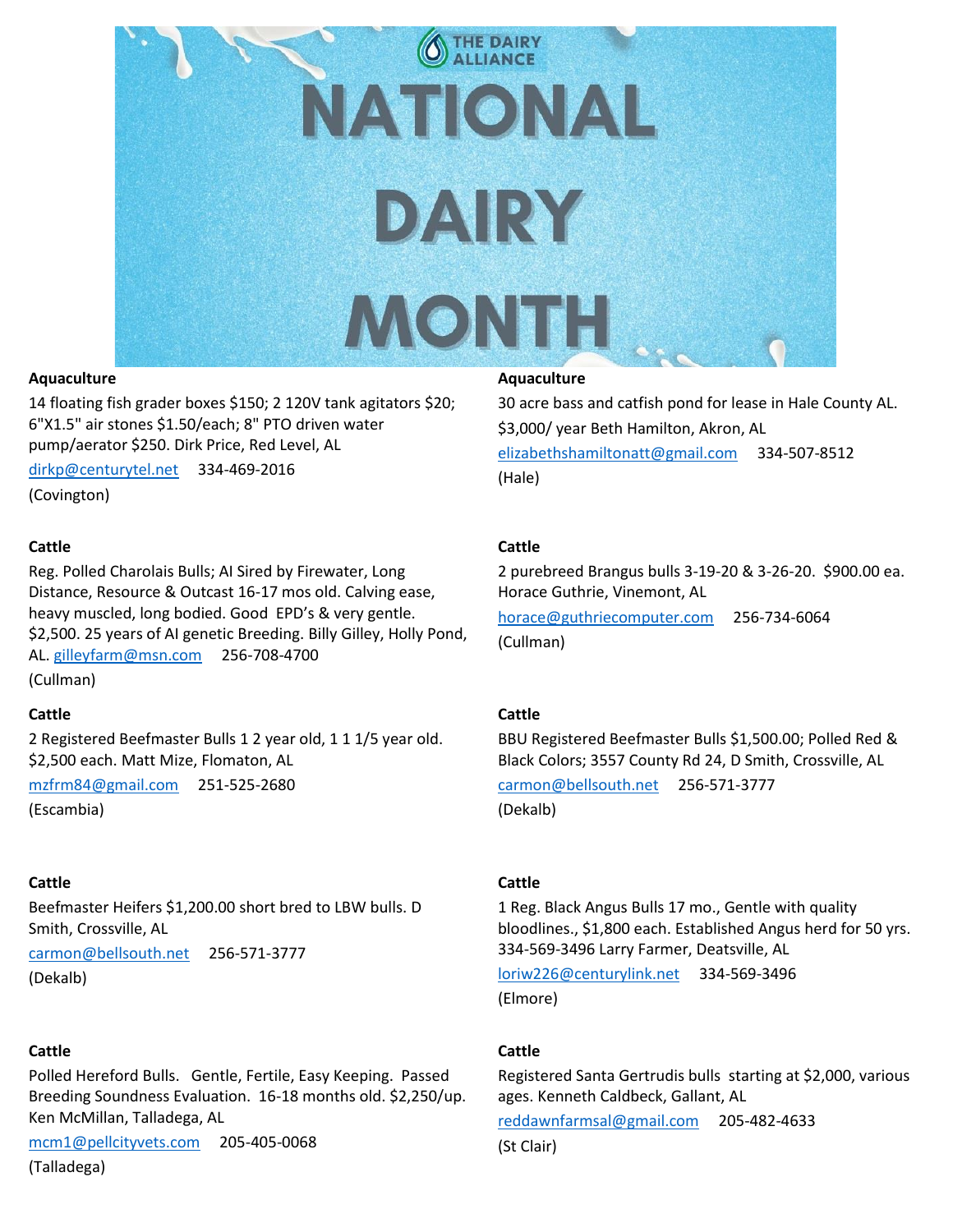# **Cattle**

Reg 20 mo old Black Angus bull; Aberdeen, GAR, SAV lines; breeding soundness tested; ready to breed. Locust Fork; \$1,800 Dawn Calvert, Cleveland, AL

[dec35049@gmail.com](mailto:dec35049@gmail.com) 205-541-1046 (Blount)

# **Cattle**

Registered Black Angus Cattle: bred cows & heifers at \$1,500 and up / weaned heifer calves (8 mo.) at \$850 / breeding bull (2.5 years) at \$2,400. David Calhoun, Rainbow City, AL

205-532-5865

(Etowah)

# **Cattle**

Reg. Angus Bull; Bannister Timely 816-8/29/2018. Excellent on heifers \$2,750; 3 Heifers & 3 Bulls, Weaning age \$700 & up. Katherine Griffin, Lincoln, AL. [mitark611@gmail.com](mailto:mitark611@gmail.com)

256-892-3674

(Calhoun)

### **Cattle**

Ten 1/2 cross Beefmaster heifers, 10 to 11 months old. \$800 each. Fred Lovvorn, Woodland, AL

[lovvorn@centurytel.net](mailto:lovvorn@centurytel.net) 256-449-6186

(Randolph)

### **Cattle**

Hereford bulls, very good performance and EPDs \$2,500 and up James Hicks, Cullman, AL

[mphicks41@msn.com](mailto:mphicks41@msn.com) 256-636-4997

(Cullman)

### **Cattle**

10 Quality Charolais bulls. Polled, easy calving, thick, meaty, excellent EPDs. 22-24 months old. \$3,500-\$4,500. Top bloodlines. All have passed breeding soundness exams. Frank Ellis, Letohatchee, AL [ffellisjr@gmail.com](mailto:ffellisjr@gmail.com) 334-315-8927 (Lowndes)

### **Cattle**

Various ages of Reg. Brangus bulls. Prices vary depending on age, genetics & quality. \$1,500 (younger bulls) - \$7,500 (herd sires). BSE on bulls 16 mos & older, younger bulls sold as is. Bulls can be examined by appointment. Hudson Hines, Beatrice, AL [jhhines@frontiernet.net](mailto:jhhines@frontiernet.net) 251-564-1457 (Monroe)

### **Cattle**

Reg'd Beefmaster bulls black and polled \$1,500 and up, Older bulls have been BSE tested. Larry Bowen Woodland AL. 36280 770-826-2512 Larry Bowen, Woodland, AL

[lwbowen.lb@gmail.com](mailto:lwbowen.lb@gmail.com) 770-826-2512 (Randolph)

### **Cattle**

Purebred registered Santa Gertrudis heifers & bulls. Gentle, polled & deep red. Quality cattle since 1977. Free ball cap & Star5 info. Betty Kelso-Clough, Somerville, AL. [kelsoclough@aol.com](mailto:kelsoclough@aol.com) 256-566-7878 (Morgan)

### **Cattle**

Two registered black Angus open heifers, 17 & 20 months old. Guaranteed healthy & gentle. Registration included. \$1,000.00 each Don Hunton, Collinsville, AL

[donald.hunton58@gmail.com](mailto:donald.hunton58@gmail.com) 256-523-6432 (Dekalb)

### **Cattle**

Eight registered Beefmaster bulls, 15 to 24 months; \$1,700 and up. Fred Lovvorn, Woodland, AL

[lovvorn@centurytel.net](mailto:lovvorn@centurytel.net) 256-449-6186 (Randolph)

### **Cattle**

Limousin homozygous black & homozygous polled bulls & heifers. Guarantee black & polled calves on most crosses. Low birth weights, Great disposition, Outstanding growth & performance. All vaccinations. Good EPD's. \$1,500 & up. Email for info. W Smith, Horton, AL [wdsfarm@gmail.com](mailto:wdsfarm@gmail.com) 205-456-0468 (Blount)

### **Cattle**

Six Registered Charolais replacement heifers. 6-9 months old, 600-750 lbs. Gentle, polled. Will make excellent brood cows. \$1,250-\$1,400. Frank Ellis, Letohatchee, AL

[ffellisjr@gmail.com](mailto:ffellisjr@gmail.com) 334-315-8927

(Lowndes)

### **Cattle**

Registered Charolais Bulls. 16 mo. Good bloodlines, polled, established breeder. \$2,500 ea. Kenneth Sconyers, Clio, AL

[Ksconyers51@gmail.com](mailto:Ksconyers51@gmail.com) 334-402-0366

(Barbour)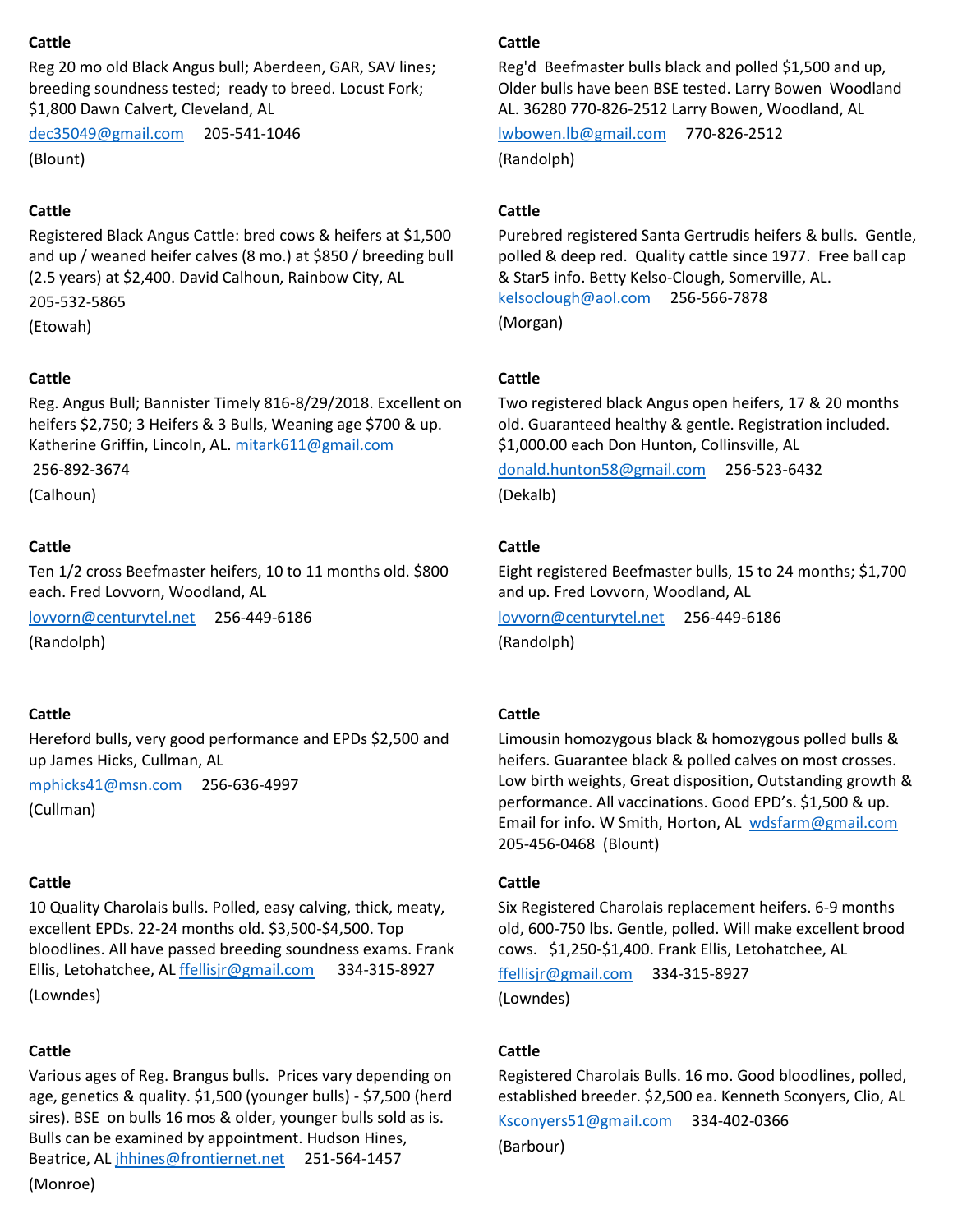# **Cattle**

Reg. Scottish Highland Bulls from Gleann Brook Acres. Purebred bloodlines for foundation stock or great to cross with cows. Sweet, gentle dispositions, exceptional pedigrees! Starting at \$2,500 & up. [www.gbahighlands.com](http://www.gbahighlands.com/) or info@gbahighlands.com for more Tracey Kerbler, Bremen, AL 205-432-9531 (Cullman)

# **Cattle**

Registered Longhorns, Cows & Heifers. Established Herd for 25 Years. \$600 and up. Howard Graham, Carbon Hill, AL

[jhgraham2@gmail.com](mailto:jhgraham2@gmail.com) 205-522-2960 (Walker)

# **Cattle**

14 Red Angus & Polled Hereford cows 3-5 years old bread to an Akaushi Bull to start calving late January 2022. \$2000 each. Otis Leonard, Kellyton, AL

[leonardpc@bellsouth.net](mailto:leonardpc@bellsouth.net) 256-625-9393 (Coosa)

# **Cattle**

Want to buy 80 bred Brangus heifers. Need to be docile. Michael Waters, Vinemont, AL 256-636-2129 (Cullman)

# **Cattle**

Registered Jersey heifer, due to calve in the fall in time for calving season! Halter broke & very gentle. Will make good nurse cow or family milk cow. \$1,800 or best offer Anne Crawley, Pine Apple, AL. [aps2888@yahoo.com](mailto:aps2888@yahoo.com) 251-564-1623 (Wilcox)

# **Cattle**

Two Reg. polled Santa Gertrudis bulls for sale! Just off bull test & did great! Can share pictures. 15 mos old.

Running M Ranch. Jimmy Montgomery, Union Springs,, AL [gingermontgomery4@gmail.com](mailto:gingermontgomery4@gmail.com) 334-703-6719

(Bullock)

# **Egg & Poultry**

Geese for sale. 3 African greys and 3 Toulouse \$25 each! Alan Judd, Faunsdale, AL

[Aljudd@hotmail.com](mailto:Aljudd@hotmail.com) 334-341-3388

(Marengo)

# **Cattle**

Black Baldie Heifers, yearlings, vaccinated, wormed. \$1,100 each. Charles Ford, Ragland, AL

[davidford@ragland.net](mailto:davidford@ragland.net) 205-283-0638 (St Clair)

# **Cattle**

Simangus bulls 15 months old, homo black & polled w/low birth weight & good weaning weight epds, \$2,200 & up. Matt Johnson, Brent, AL

[Lorijohnson@cadencebanking.com](mailto:Lorijohnson@cadencebanking.com) 205-316-0039 (Bibb)

# **Cattle**

Powder River squeeze chute, palpation chute, adjusting panels for calves plus 2 extra panels for entry. \$4,500. Joe Walters, Ragland, AL 205-533-5474 (St Clair)

# **Cattle**

Reg and purebred Limousin bulls and heifers. Black, gentle, LBW, double polled. Bulls \$1,950. Heifers \$900. Don Jones, Fitzpatrick, AL[. chjones36@cs.com](mailto:chjones36@cs.com) 334-279-1023 (Bullock)

# **Cattle**

Red Devons, full blood not Reg., Grass cattle genetics, Cows, heifers, yearlings & bulls available. 2 Reg. bulls & 10 Reg. cows. \$1,000.00/up. Perfect for grass-fed operation. Text 205-365-1023. Dwayne Lowery, Jemison, AL

[dixiedwayne@gmail.com](mailto:dixiedwayne@gmail.com)

(Chilton)

# **Egg & Poultry**

Ostrich, Emu, Rhea, Peacocks, Chicks & Fertile Eggs for sale, call or text 719-357-6866 Blake Wayne, Huntsville, AL

[blake.tkoproducts@gmail.com](mailto:blake.tkoproducts@gmail.com) 719-357-6866 (Sumter)

# **Egg & Poultry**

Peacocks, \$150 and up. Candi Whitman, Opelika, AL [whitman4spencer@yahoo.com](mailto:whitman4spencer@yahoo.com) 706-326-2812 (Lee)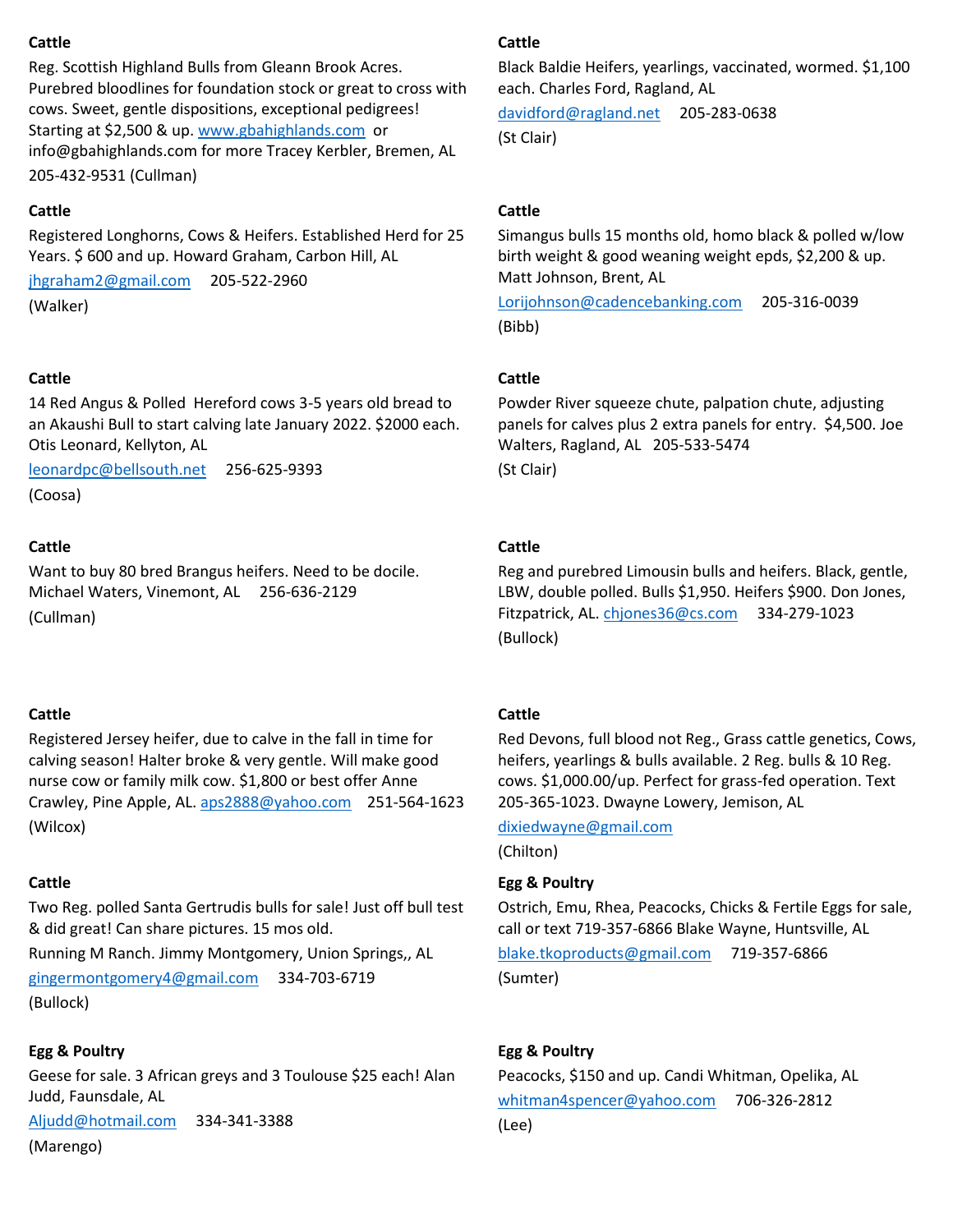### **Equipment**

Want to buy an older John Deere tractor. Anywhere from 80- 100 horse pto. Preferably 2000-4000 series/model. Can need some work on it Joshua Gunn, Millry, AL

[j.gunn96@yahoo.com](mailto:j.gunn96@yahoo.com) 251-242-1880

(Washington)

### **Equipment**

Garden tractor with trailer cart. John Deere D-105 and Cart8Y. Tractor was a riding mower, but no longer has a mower deck. Good condition. \$200. Robert Lewis, Chelsea, AL

[rlewis1665@bellsouth.net](mailto:rlewis1665@bellsouth.net) 205-678-9208 (Shelby)

#### **Equipment**

New Holland Hay Wagon (Square Bales-Loads/Unloads) \$1,200; needs minor repairs. New Holland Haybine Mower, 8 ft. cut, \$800; needs minor repairs. Ray Presley, Ralph, AL 205-339-0807 (Tuscaloosa)

**Equipment**

2017 4708 Massey Ferguson tractor, 2015 Forma 16 krone baler, 17 foot krone tedder. Call for prices. Roger Fuller, Talldega, AL. [catfish1\\_82@yahoo.com](mailto:catfish1_82@yahoo.com) 256-362-3940 (Talladega)

### **Equipment**

Need a couple rear unload silage wagons. Tim Tucker, Uriah, AL[. tuckfarm@frontiernet.net](mailto:tuckfarm@frontiernet.net) 251-282-6286

(Monroe)

#### **Equipment**

JD 4850 dual weights, great shape \$26,000; JD 630 30' disk, new blads on front \$6,500; JD 9960 cotton picker, 4 in line head \$12,500; IH 1440 w/4 row corn & 13' header \$10,000; C60 grain truck w/metal dump bed \$3,500. Donnie Hanks, Lenox, AL 251-238-3006

(Conecuh)

#### **Equipment**

Want to purchase plastic chicken crates. Keri Carroll, Fort Payne, AL [blackfoxacresfarm@gmail.com](mailto:blackfoxacresfarm@gmail.com) 256-418-5014

(Dekalb)

### **Equipment**

1500 New Hi-Tensile Fiber Posts for installing Hi-Tension fence, posts are 6' tall X 1.50" across & have 5-predrilled holes at 10,20,30,40,50" for installing wire with clips, unbreakable & unbendable. \$7/each. Rick Neves, Cullman, AL [livestock77@hotmail.com](mailto:livestock77@hotmail.com) 256-747-3301 (Cullman)

**Equipment**

2019 4052R John Deere Tractor (54 hrs) w/Cab, 4wd, Hydrostatic drive, additional hydraulics, front bucket, R4 tires, Stereo, imatch quick hitch \$52,500 Richard Eaves, Linden, AL[. raleaves@icloud.com](mailto:raleaves@icloud.com) 334-341-7081 (Marengo)

#### **Equipment**

5th Wheel Hitch, Pro-Series 16 K, with mounting rails, \$200.00 OBO. Robert Bishop, Gordo, AL

[rb1901@bellsouth.net](mailto:rb1901@bellsouth.net) 662-617-5049 (Pickens)

### **Equipment**

Roskamp Model K industrial roller mill with 12"X12" rollers & 7.5 HP 220V motor \$1,250; 8" PTO driven water pump/aerator \$250. Dirk Price, Red Level, AL

[dirkp@centurytel.net](mailto:dirkp@centurytel.net) 334-469-2016 (Covington)

### **Equipment**

2013 JD 7760 Cotton picker, dual wheels, 6-row, approx. 2,300 fan hours, field ready, \$342,000; Four (4) damaged Pro-16 heads off of a JD 9976 cotton picker \$2,800/each. Dennis Acker, Piedmont, AL 256-447-8344 (Cherokee)

**Equipment**

Want to purchase two 38 inch rims for TS 110 New Holland tractor. Butch Speed, Luverne, AL

[butchspeed@troycable.net](mailto:butchspeed@troycable.net) 334-429-2000 (Crenshaw)

#### **Equipment**

7 John Deere suitcase weights and mounting bracket, \$700 Joe Cox, Epes, AL 205-281-4067 (Sumter)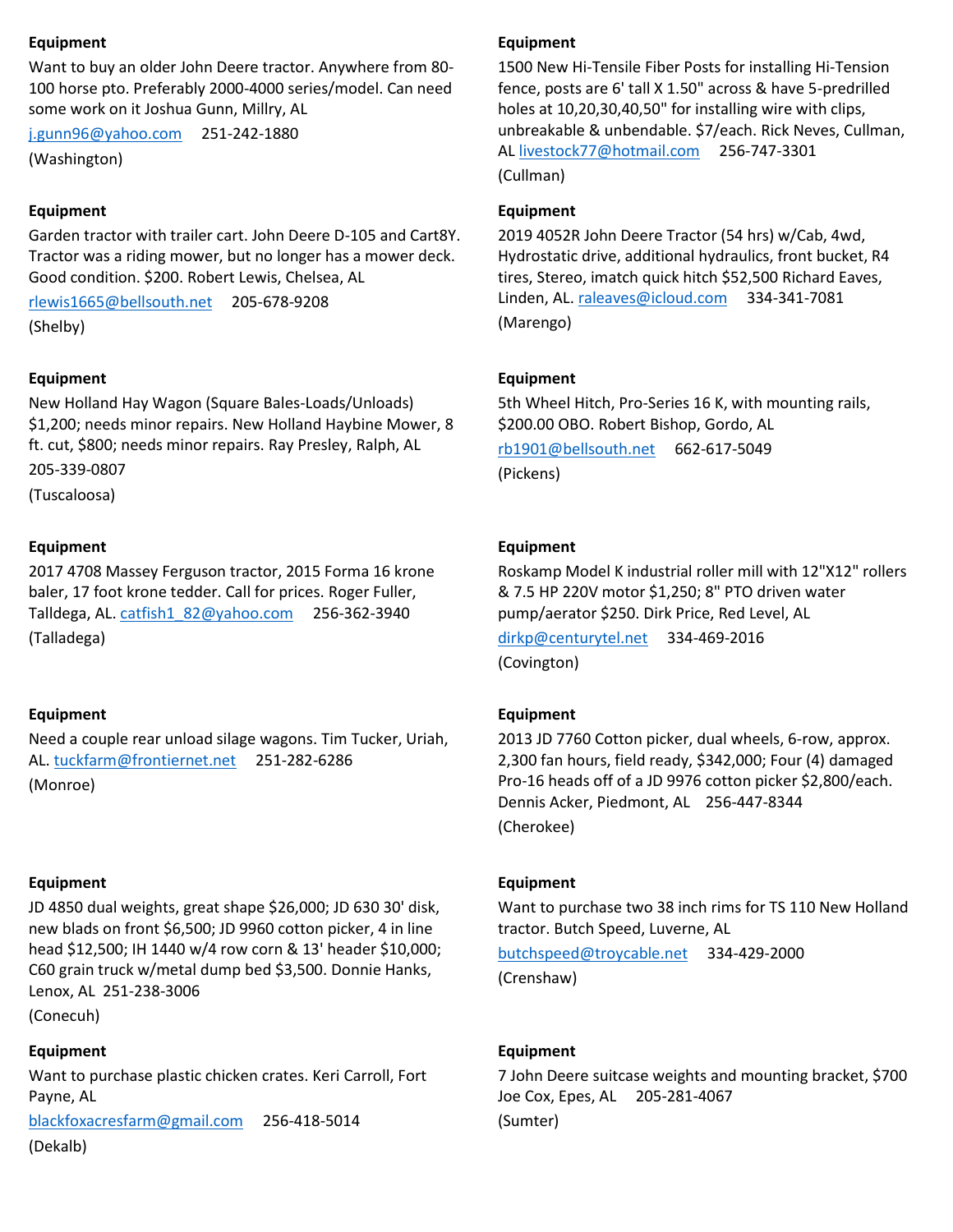### **Equipment**

10 FT. Bushhog brand Bushhog w/ chains; 3 pt. hitch, hydrolic wheels on the back; kept in shed,excellent condition. \$4,500 Edward Murphree, Sylacauga, AL. [murphreej56@yahoo.com](mailto:murphreej56@yahoo.com) 256-267-6212

(Talladega)

### **Equipment**

JD 6700 Hi-Cycle sprayer flow control valve crop fenders, \$28,000 256-310-8367 Doug Trantham, Alexandria, AL

256-310-8367

(Calhoun)

### **Equipment**

Cub tractor w/42" belly mower \$3,300; 12V Cub tractor w/59" belly mower \$4,400; Turn Plow \$125; Cultivator \$100; radiator housing base for Cub 12V \$250; Zenith carburetor \$250; \$8,400/for all (negotiable) R Cain, Phenix City, AL

[reginacain607@yahoo.com](mailto:reginacain607@yahoo.com) 334-614-3816

(Lee)

### **Equipment**

For parts or restoration Farmall 230 ,1 new rear tire, both front tires almost new 3 yrs. with foam, good Sheetmetal , motor runs like a top ,Will not go into reverse, for best offer, located in middle Georgia William Timmerman, Monetta, AL

[thetroll1943bt@yahoo.com](mailto:thetroll1943bt@yahoo.com) 803-640-6265

(South Carolina)

### **Equipment**

New Holland 570 square bailer. Barn kept. \$11,900. Paul Taylor, Mobile, AL

[paulshan@bellsouth.net](mailto:paulshan@bellsouth.net) 251-331-7734 (Mobile)

### **Farms for Sale**

185 acre farm w/110 acres planted in 30-40 yr old pecan trees. Includes a 3600 sqft house, barn & equipment shed. Pecan varieties include Desirable, Cape Fear, and Elliot. \$1,100,000. Richard Gunter, Andalusia, AL

[richardgunter2015@gmail.com](mailto:richardgunter2015@gmail.com) 334-388-2304

(Covington)

### **Hay & Feeding Grain**

Horse & Cattle Bahia hay. Well fertilized, limed, weed controlled, net wrapped, and barn stored on pallets. Delivery available upon request, & able to load semi truck trailers. Kendall Jeanminette, Lucedale, AL. 601-508-7115

(Mississippi)

### **Equipment**

2001 Circle W stock trailer. 6'8" x 24', new floor, new tires. \$6,000., Like new Kodiak 8' pasture aerator, \$1,200. Patt Burkhalter, Verbena, AL.

[pattburk@aol.com](mailto:pattburk@aol.com) 205-479-9443

(Chilton)

### **Equipment**

Farmall 230 tractor for parts, motor runs great, 1 new rear tire \$500/both; front tires almost new 2 years old & have foam in them, trans. problem will not go into reverse for sale for best offer, William Timmerman, Davisboro, AL

[thetroll1943bt@yahoo.com](mailto:thetroll1943bt@yahoo.com) 803-640-6265

(Washington)

### **Equipment**

2001 Ford F550 Spray Truck, automatic, 500 gal tank w/raven monitor, 40ft booms, \$11,000 Doug Dill, Springville, AL. [cssspringville@yahoo.com](mailto:cssspringville@yahoo.com) 205-368-8113 (St Clair)

### **Equipment**

Kubota M9960 tractor with LA1353 loader (bucket and hay forks). \$36K. Low hours - 560 hours. Paul Taylor, Mobile, AL

[paulshan@bellsouth.net](mailto:paulshan@bellsouth.net) 251-331-7734 (Mobile)

### **Farms for Sale**

120 ac, Co., 3BD, 1 1/2 BA; A Frame house. 120 ac. of mature Loblolly pine & hardwoods. Improved roads, fire lines, deer plots, exec. deer & turkey hunting, running creeks. House in hardwood area overlooking creek. \$275,000. John Thacker, Bham, AL

[jathacker101@gmail.com](mailto:jathacker101@gmail.com) 205-755-9035 (Coosa)

### **Farms for Sale**

3 bedroom house with 44 acre cattle farm with large barn and 4 acre pond.\$90,000 Randy Briggs, Vernon, AL 205-686-2970

(Lamar)

### **Hay & Feeding Grain**

4X5 rolls, sprayed & fertilized, net wrapped. Fescue, Dallas, & Bahia. \$28 in field; \$32 in barn. Joe Walters, Ragland, AL

[deloma48@aol.com](mailto:deloma48@aol.com) 205-533-5474

(St Clair)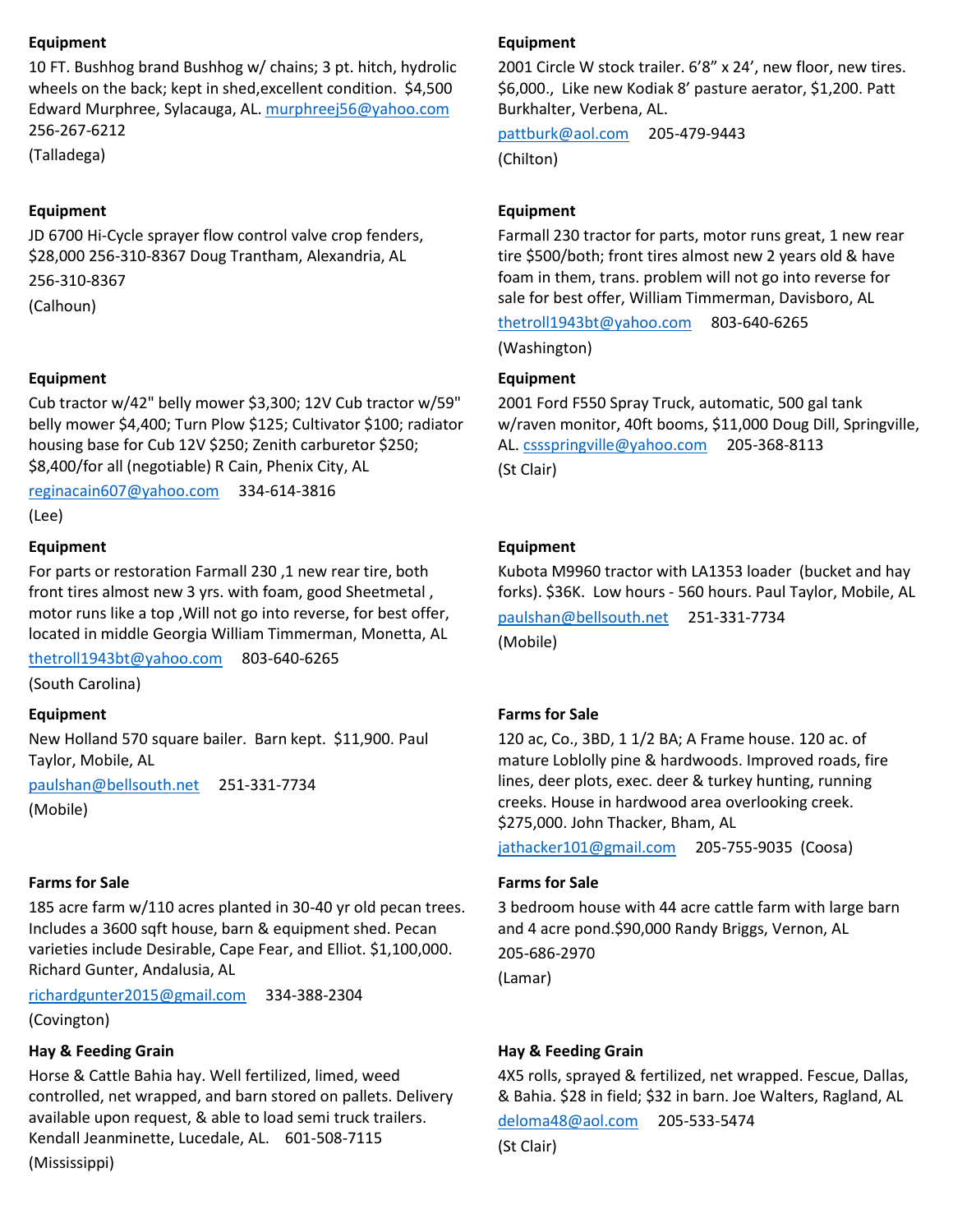# **Hay & Feeding Grain**

Bermuda Square hay from fertilized and sprayed fields \$6 each Ricky Gibbs, Cullman, AL

[gibbsinsurance@hotmail.com](mailto:gibbsinsurance@hotmail.com) 256-338-7602 (Cullman)

# **Hay & Feeding Grain**

4x5 net wrapped Argentine Bahia hay, fertilized & sprayed, No weeds, \$32. Jerald Kichler, Elberta, AL

[jekichler@gmail.com](mailto:jekichler@gmail.com) 251-952-8395 (Baldwin)

### **Hay & Feeding Grain**

Hay for Sale: sprayed and fertilized Dallas-Fescue mixed 4 x 5 bales \$30 per bale Bobby Morrison, Anniston, AL

[lauralynnmorrison68@gmail.com](mailto:lauralynnmorrison68@gmail.com) 256-689-6187 (Calhoun)

### **Hay & Feeding Grain**

4 x 5 round rolls net wrapped Bahia grass hay. Well fertilized and sprayed. No weeds. Cattle and horse quality available. Perry Cole, Harpersville, AL

[pncolecpa@aol.com](mailto:pncolecpa@aol.com) 205-879-9008 (Shelby)

### **Hay & Feeding Grain**

Square mixed grass hay, sprayed and fertilized \$5.... Bermuda \$6 Ricky Gibbs, Cullman, AL

[gibbsinsurance@hotmail.com](mailto:gibbsinsurance@hotmail.com) 256-338-7602

(Cullman)

### **Hay & Feeding Grain**

Fertilized round bales, Bahia \$40 first cut, \$50 after Arthur Pruet, Moundville, AL

[awp64@yahoo.com](mailto:awp64@yahoo.com) 205-799-0037

(Tuscaloosa)

### **Horses, Mules & Donkeys**

Donkeys for sale, excellent coyote deterrent for cattle, goats, sheep, alpaca etc. Family pets horse companions. We have all types. Bigelivestock.com Pamela Liner, Cragford, AL

[traymitch@yahoo.com](mailto:traymitch@yahoo.com) 229-977-5201

(Clay)

### **Hay & Feeding Grain**

4 x 5 and 5 x 5½ net wrapped hay, barn kept, fertilized and unfertilized, \$45 & up. Todd Grogan, Montgomery, AL

334-320-7315 (Montgomery)

### **Hay & Feeding Grain**

5x5 round bales. Rye grass. Barn stored. \$40/bale Randy Hawkins, Gadsden, AL

[rmhawkins72@bellsouth.net](mailto:rmhawkins72@bellsouth.net) 256-504-9360 (Etowah)

### **Hay & Feeding Grain**

Well fertilized, limed, & weed controlled 4x5 net wrapped round Argentine Bahia bales, \$40 Cattle hay & \$55 Horse hay. Barn stored on pallets, & delivery avail. Can load semis truck trailers & small loads. Kendall Jeanminette, Lucedale, AL. [kendalljeanminette@icloud.com](mailto:kendalljeanminette@icloud.com) 601-508-7115 (Mississippi)

### **Hay & Feeding Grain**

260 Bales of Cow Hay, barn kept, never wet.\$25 per bale for 150 bales, \$20 per bale for 100 bales or more. Must pick up. Butch Jones, Sprott, AL

[cjonesmath@yahoo.com](mailto:cjonesmath@yahoo.com) 334-419-5587 (Perry)

### **Hay & Feeding Grain**

5 x 5 rolls bahia & bahia mixed grasses, \$42.50/roll loaded, barn stored & well fertilized Ricky Hollingsworth, Eldridge, AL. 205-487-6190

(Fayette)

### **Horses, Mules & Donkeys**

Saddlebred/Thoroughbred cross, 2 Geldings, 1 Mare \$1,500 each OBO Rhonda Glass, Haleyville, AL

[percysmom2@gmail.com](mailto:percysmom2@gmail.com) 205-530-0838 (Winston)

### **Horses, Mules & Donkeys**

3 Saddlebred /Throughbred cross, 2 Geldings, 1 Mare \$1,500/each OBO Rhonda Glass, Haleyville, AL

[percysmom2@gmail.com](mailto:percysmom2@gmail.com) 205-530-0838

(Winston)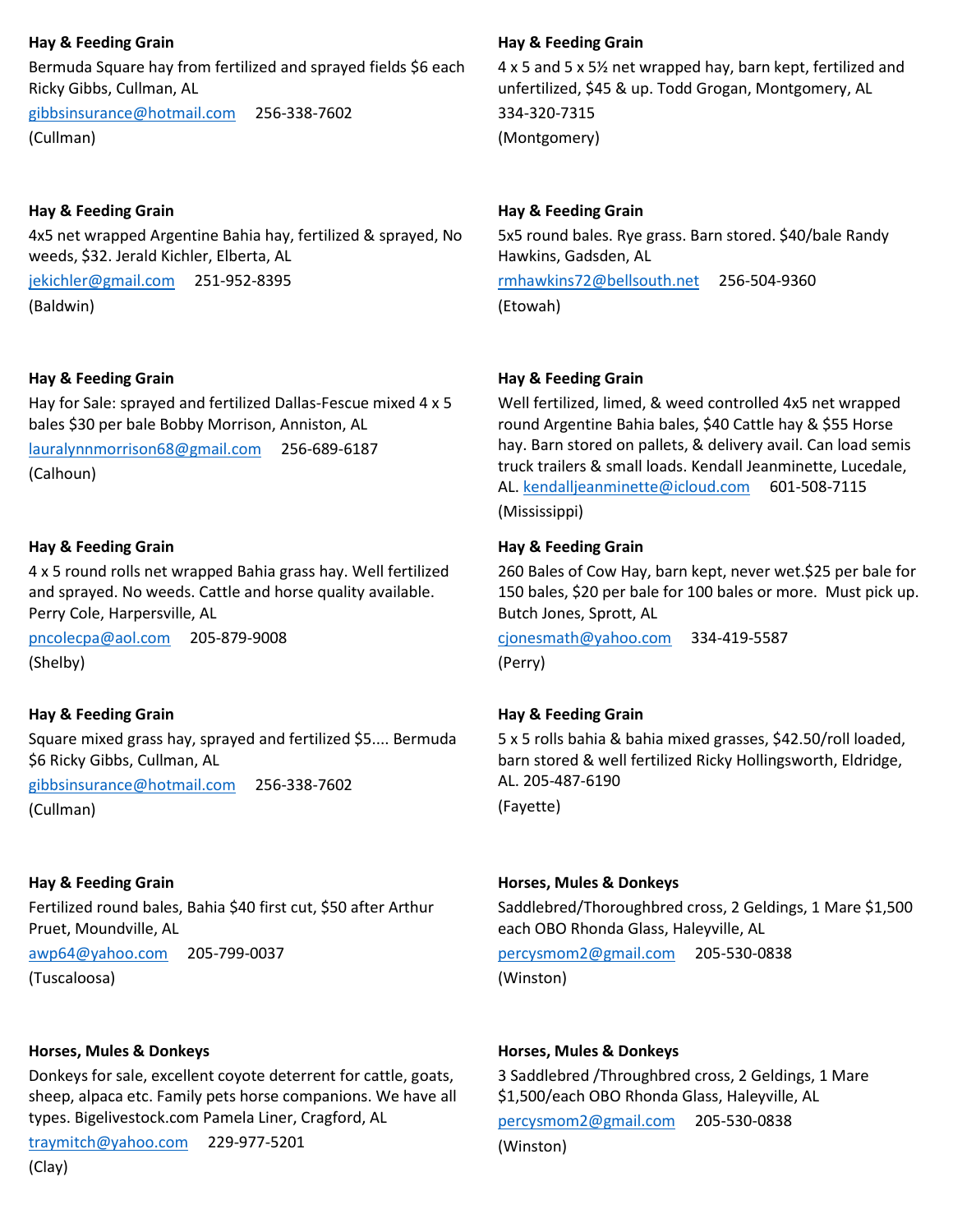### **Livestock Dogs**

AKC certified golden retriever puppies. First vaccines, vet checked, dewormed. Will be ready for new homes 5/15/22. Accepting deposits now. Males and females available \$1,300. Pics available. Shannon Staples, Robertsdale, AL

[shannoninez@yahoo.com](mailto:shannoninez@yahoo.com) 251-604-2856

(Baldwin)

# **Livestock Dogs**

Have 2 fiest/jack russell puppies, 1 girl & 1 boy left. Born 3-19- 21. Been wormed and given 1st round of shots. \$75 each. Bobby Dyer, Northport, AL 205-344-2837

(Tuscaloosa)

# **Livestock Dogs**

For Sale Great Pyrenees puppies. Eight weeks old. \$150.00 Oather Brown, Emelle, AL

[fbrown@uwa.edu](mailto:fbrown@uwa.edu) 205-499-9049

(Sumter)

# **Machinery**

AG-SPRAY- 500 gallon sprayer w/ 48 ft. boom, hydraulic height adjustment, Auto-rate controller.

\$15,000. Bill Freeman, Vernon, AL

[stumps@centurytel.net](mailto:stumps@centurytel.net) 205-712-0671 (Lamar)

### **Machinery**

HAY WRAPPER- Vermeer Single Bale wrapper, good condition, \$2,000. Bill Freeman, Vernon, AL

[stumps@centurytel.net](mailto:stumps@centurytel.net) 205-712-8966

(Lamar)

### **Machinery**

2013 Krone KR160 hay baler used 4 yrs, not used since 2017, shed kept, \$5,500.00 William Seale, Moundville, AL

[ceseale15@gmail.com](mailto:ceseale15@gmail.com) 205-886-7468 (Hale)

# **Machinery**

JD 530 Round Baler. Field Ready. \$4,500.00 Stanford Glass, Thomaston, AL [lglass@danacompanies.com](mailto:lglass@danacompanies.com) 334-341-7316 (Marengo)

### **Livestock Dogs**

Farm/homestead Collie puppies, loyal, smart, attentive, protective, & good w/kids. Father-Reg. Scotch Collie, Mother-1/2 English Shepherd, 1/4 Australian Shepherd & 1/4 Border Collie. 2 females, 4 males avail. Black & white, or tan. Full tails & natural b Noah Sanders, Goodwater, AL [noahrora@gmail.com](mailto:noahrora@gmail.com) 334-750-0297 (Coosa)

# **Livestock Dogs**

Registered Border Collie pups born 8/10/2021 black/white \$500 Ricky Gibbs, Cullman, AL

[gibbsinsurance@hotmail.com](mailto:gibbsinsurance@hotmail.com) 256-338-7602 (Cullman)

# **Livestock Dogs**

Border Collies black white \$650 and Blue Merle \$1,000 ready April 17th. American stock dog registered. Located in Cullman. Text or call Sonya Haynes, Cullman, AL

[Sonnygram@gmail.com](mailto:Sonnygram@gmail.com) 256-338-0379 (Cullman)

# **Machinery**

HAY WRAPPER- A.M. Stretch-O-Matic Model 8400-E, great condition, \$18,000, Bill Freeman, Vernon, AL

[stumps@centurytel.net](mailto:stumps@centurytel.net) 205-695-6314 (Lamar)

# **Machinery**

New Holland square bale HayWagon/Loader; working condition. \$1,500 Don Presley, Ralph, AL 205-339-0807 (Tuscaloosa)

### **Machinery**

Combine IH 715 Combine / 13' Header Platform \$4,500. Alex Jones, Birmingham, AL

[Alexj@PM-J.COM](mailto:Alexj@PM-J.COM) 205-328-9190 (Marengo)

### **Machinery**

1965 John Deere 2010, 46 hp diesel tractor \$4,500. Please leave a message. Chad Matheson, Goodwater, AL

[cematheson3@gmail.com](mailto:cematheson3@gmail.com) 256-404-4602

(Coosa)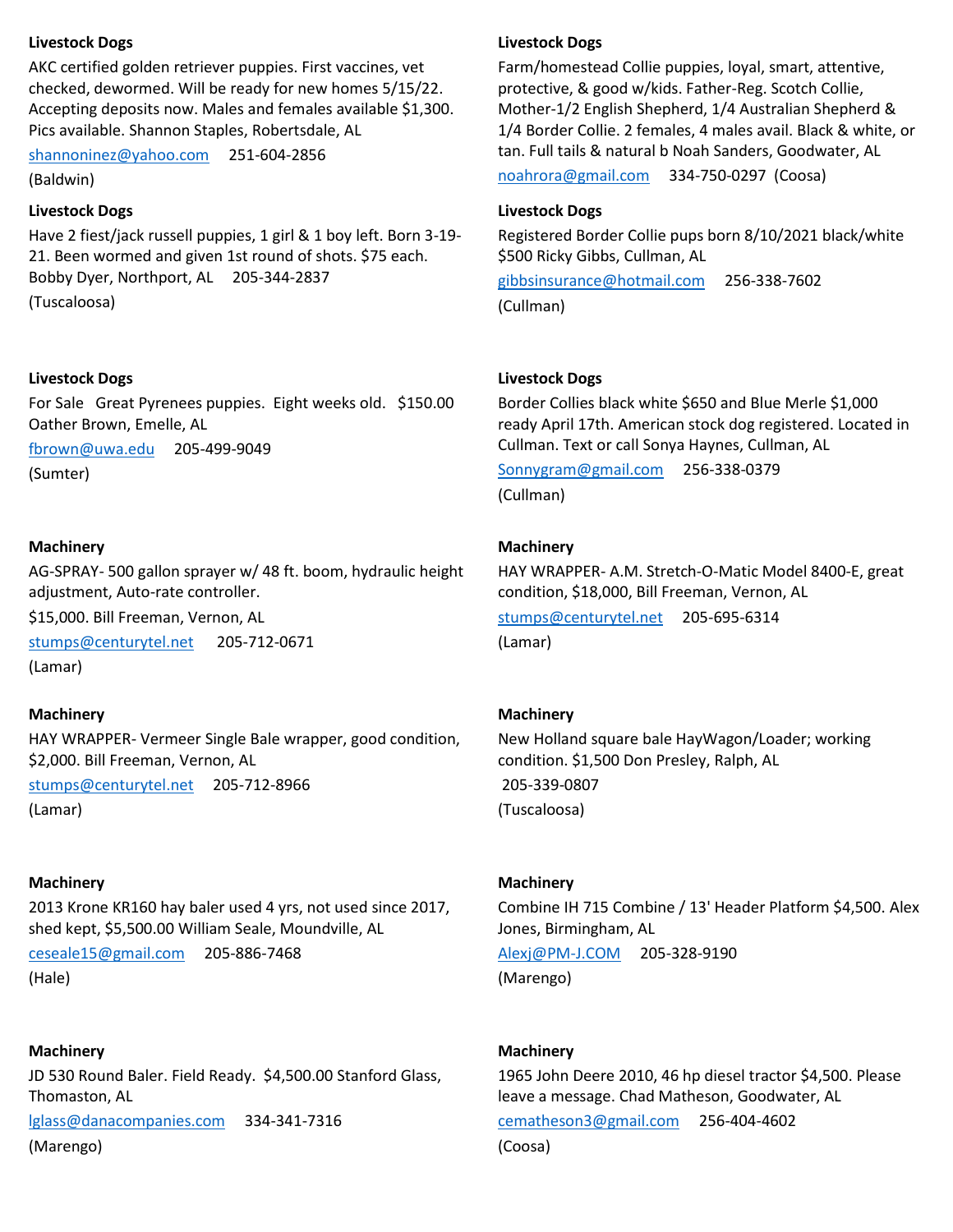### **Machinery**

2014 Polaris Ranger 570 EFI. Half windshield, roof, front light bar, 2 rear work lights, rear view mirror, 27" wheels & tires, 3500 lb winch. 1020 miles, 284 hours. Excellent condition one owner, garage kept. \$8,200. 205-339-9540 or 205-292-5331 Brian Fleenor, Berry, AL. [brianfleenor@att.net](mailto:brianfleenor@att.net) 205-292-5331 (Tuscaloosa)

### **Machinery**

Want to Purchase, Gently used Brown Limb Tremor Front mounted Tractor Saw, 30 or 40 inch model Norwood Blanchard, Burgaw, AL

[norwood1310@gmail.com](mailto:norwood1310@gmail.com) 910-259-2003 (North Carolina)

### **Machinery**

Two King Cutter bush hogs for sale. 6-foot asking \$900 and 5 foot asking \$700 Gene Irvin, Tuscaloosa, AL

[daniel.irvin24@gmail.com](mailto:daniel.irvin24@gmail.com) 205-614-2902 (Pickens)

### **Machinery**

Bush hog brand Squealer cutter, 5 foot cutting width, deck needs major welding. Gear box good. \$125 Cecil Medders, Trussville, AL

[Cmedders4235@charter.ne](mailto:Cmedders4235@charter.ne) t 205-470-4532 (Jefferson)

# **Machinery**

Dual Hubs from International 1486, excellent condition. \$375. Steve Allen, Fairhope, AL

[rh.trailer@yahoo.com](mailto:rh.trailer@yahoo.com) 251-278-4445

(Baldwin)

### **Machinery**

John Deere 20 ft mounted field cultivator, fold up with harrow. \$2,000. George Hodge, New Market, AL

[gdhodge4@gmail.com](mailto:gdhodge4@gmail.com) 256-759-1770 (Madison)

### **Machinery**

1965 Ford 3000 tractor (gasoline), 5-ft Rebel Bush Hog, 66" 5 blade box, 42" 4 blade box, 6-ft boom, 6-ft blade & Baltimatic fertilizer spreader, \$8,500 for all, price firm, Cash only. Inherited equipment from my dad & don't need it. Janet Wright, Killen, AL[. janetwright01@att.net](mailto:janetwright01@att.net) 256-272-5065 (Lauderdale)

### **Machinery**

New Holland 4610 tractor w/turbo and bush hog loader. Tractor runs & cranks as should. Everything works except hour meter: stopped at 197 hrs. Includes 6ft bush hog, hay spear, front pallet forks & 3 pt boom. \$17,500. Larry Henson, Boaz, AL. [lehenson1@bellsouth.net](mailto:lehenson1@bellsouth.net) 256-738-8004 (Marshall)

### **Machinery**

Amadas Self Propelled peanut combine. 1999 model w/1650 fan hrs. Comes w/19 ft. head and a Amadas header trailer. Combine in good shape. \$27,500. William Whiddon, Honoraville, AL

[whiddfarms@gmail.com](mailto:whiddfarms@gmail.com) 334-391-5173 (Butler)

### **Machinery**

Buhler Allied 695 front end loader for 399 Massey Ferguson tractor w/hay spear & tractor attachments, good condition \$3,000. Located near Winterboro, AL Bob Burton, Orange Beach, AL[. bobburton5@gmail.com](mailto:bobburton5@gmail.com) 251-747-2416 (Talladega)

# **Machinery**

1965 706 tractor, 70hp, PTO, TA, ta works, mechanically sound, tires excellent. Ready for the field. \$4,500 Steve Allen, Fairhope, AL

[rh.trailer@yahoo.com](mailto:rh.trailer@yahoo.com) 251-278-4445 (Baldwin)

# **Machinery**

Peanut wagon, \$800 or best offer. Robert Case, Destin, AL [Rbc345@aol.com](mailto:Rbc345@aol.com) 850-496-7777 (Coffee)

### **Machinery**

12 row Wil-Rich do-all. Good condition. \$9,000 George Hodge, New Market, AL

[gdhodge4@gmail.com](mailto:gdhodge4@gmail.com) 256-759-1770 (Madison)

### **Machinery**

8' Kuhn Cutter, \$3,000; New Holland Square Baler, \$3,500; New Holland Rake, \$1,500; Fluffer, \$1,100; 55-gallon sprayer, \$800; Disc, \$425. Sandra Weaver, Odenville, AL

[sweaver600@gmail.com](mailto:sweaver600@gmail.com) 120-553-3130 (St Clair)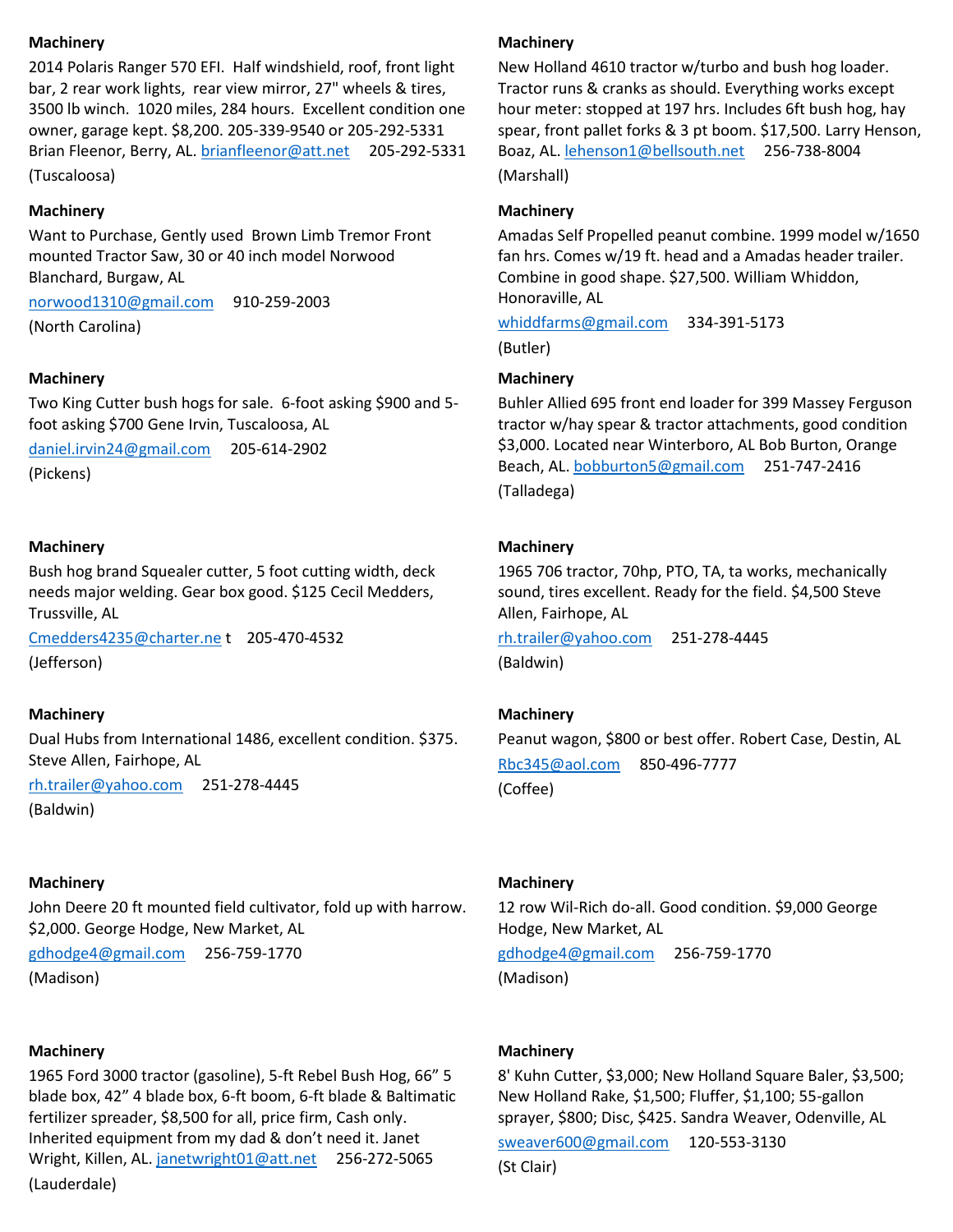### **Machinery**

7635 New Holland Ford cab/air/heat 2wd; Tractor 98hp Bushhog loader qt bucket/hayspere. Mike Sanders, Jacksonville, AL

[Sandersfarms5@gmail.com](mailto:Sandersfarms5@gmail.com) 256-310-0867 (Calhoun)

### **Miscellaneous**

HDPE double walled culvert pipe. 30"x20' in size. Heavy duty, never used. Pickup only. 4 left at \$800 each. Terry Pickard, McKenzie, AL 334-488-0999

(Conecuh)

### **Miscellaneous**

Cattle working systems, 7-pc, 180 sweep, \$3,900; 5 pc 90 sweep, \$2,800; manual head catch, \$700; various size hoop gates/sweep gates available, MSTA, build the system that works for you. Gary Singleton, Piedmont, AL

[garymacksingleton@yahoo.com](mailto:garymacksingleton@yahoo.com) 256-390-3940

(Cherokee)

# **Miscellaneous**

2-bale covered hay feeder deluxe \$2,000; plain jane; \$1,600; several used & restored for less while they last. Saves hay; see at 605 County Rd. 19, Piedmont, AL 36272. Gary Singleton, Piedmont, AL

[garymacksingleton@yahoo.com](mailto:garymacksingleton@yahoo.com) 256-390-3940 (Cherokee)

# **Miscellaneous**

28-piece HD catch pen, funnel/alley, consists of 50' diameter catch pen, 22' funnel w/sweep gate 33' alley, head catch, \$7,200; see at 605 County Road 19, Piedmont, AL 36272. Gary Singleton, Piedmont, AL

[garymacksingleton@yahoo.com](mailto:garymacksingleton@yahoo.com) 256-390-3940

(Cherokee)

### **Miscellaneous**

Wood Burning Heater w/blower & all piping. Includes 7 pc. double wall pipe, 1 thru-wall double pipe w/clean out, & 1 spark resister & one pick-up truck load of dry, seasoned wood. Heater alone \$1,419.00 or \$1,000/all OBO. Lonnie Brock, Alexander City, AL[. lindahbrock@gmail.com](mailto:lindahbrock@gmail.com) 256-329-1463 (Tallapoosa)

### **Miscellaneous**

Carpenter bees will be back soon, I make traps to catch & dispose of them, shipped in lots of 5 for \$85.00 w/instructions & hardware for hanging, , call for more info. William Timmerman, Monetta, AL

[thetroll1943bt@yahoo.com](mailto:thetroll1943bt@yahoo.com) 803-640-6265 (South Carolina)

# **Miscellaneous**

Five sections of 10' long triangle shaped tower for tv or radio antenna. \$500 Bill James, Auburn, AL

[greenacres00@gmail.com](mailto:greenacres00@gmail.com) 334-524-8179 (Lee)

### **Miscellaneous**

Utility trailer, 77" x 13' 6", double axle, 8,000 pound with 6' removeable sides. Heavy ramps included. Purchased from AESCO Steel Fab. \$2,000. Robert Burgett, Warrior, AL

[burgettm76@gmail.com](mailto:burgettm76@gmail.com) 205-285-7264 (Jefferson)

### **Miscellaneous**

Extra heavy-duty cattle panels, 11' long x 5' 8" tall and weigh 175 lbs. \$230/ea, several type gates/panels for catch pens, working pens or round pens, all user friendly & animal safe. Gary Singleton, Piedmont, AL

[garymacksingleton@yahoo.com](mailto:garymacksingleton@yahoo.com) 256-390-3940

(Cherokee)

# **Miscellaneous**

Heavy duty cattle guards fabricated to fit pasture entrance. Standard size is 7' wide x 20' long w/21/2" SCH 40 pipe, \$2,900. SHD 80 pipe \$3,500. Can add pasture gates to unit for a complete system. See installed unit at 220 County 19, Gary, Piedmont, AL. [garymacksingleton@yahoo.com](mailto:garymacksingleton@yahoo.com) 256- 390-3940 (Cherokee)

### **Miscellaneous**

Commercial Clay Target Throwing Machines, 7 Laporte Model 185 machines, includes all wiring & houses, ready to shoot. \$800/each. You pickup & load on trailer. Walter Powell, Ralph, AL

[dianepowel@yahoo.com](mailto:dianepowel@yahoo.com) 205-339-0849

(Tuscaloosa)

# **Miscellaneous**

20X40 2001 mobile home in Hale County, in very good condition.

asking \$8,500. Beth Hamilton, Akron, AL

[elizabethshamiltonatt@gmail.com](mailto:elizabethshamiltonatt@gmail.com) 334-507-8512 (Hale)

### **Miscellaneous**

Oak sideboards, original use to haul farm animals, for fullsize pickup \$120. Rough oak cage for large animal \$50. Cast iron shop sink \$35. Betty Kelso-Clough, Somerville, AL

[kelsoclough@aol.com](mailto:kelsoclough@aol.com) 256-566-7878

(Morgan)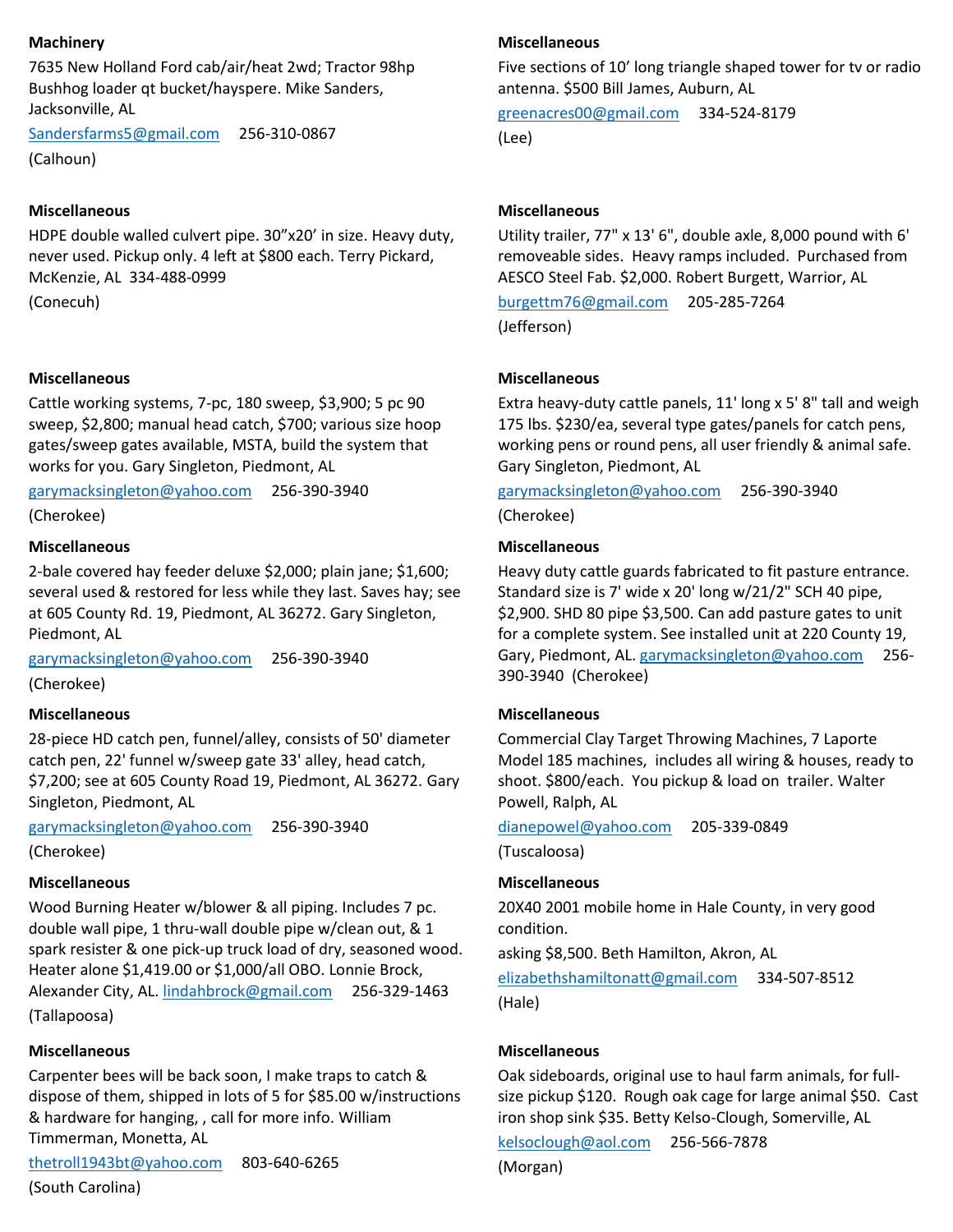### **Miscellaneous**

1500 New unbreakable Hi-Tensile fiber fence post, 6' tall X 1.50" across & have 5- pre-drilled holes at 10, 20, 30, 40, 50" for installing wire w/clip, unbreakable, unbendable & never replace an insulator again. Rick Neves, Cullman, AL

[livestock77@hotmail.com](mailto:livestock77@hotmail.com) 256-747-3301

(Cullman)

### **Plants, Bulbs & Seeds**

2021 Elephant Garlic Cloves, \$20 per LB, 5 lbs or more \$18 per LB, Free Shipping B Brown, Danielsville, AL

[bigb1946@gmail.com](mailto:bigb1946@gmail.com) 678-910-9171 (Georgia)

### **Sheep, Goats & Swine**

Native sheep, Gulf Coast Native lambs. Parasite resistant, hoof rot resistant, excellent mothers, easy care. \$150 for young ram lambs, \$235 for hogget rams, \$180 for ewe lambs, 235 for hogget ewes. JoEllen Ohayon, Silverhill, AL

[jeohayon56@gmail.com](mailto:jeohayon56@gmail.com) 251-709-5369 (Baldwin)

# **Sheep, Goats & Swine**

Nigerian Dwarf goats. Young bucklings, doelings, & older stock. Unregistered bucklings or wethers \$100.00. Registered bucklings \$250.00. All doelings \$350.00 & are registered stock. Visit blueberryhillsfarm.net, photos available on request. Ray Humphrey, Opelika, AL. [au1973alum@gmail.com](mailto:au1973alum@gmail.com)

334-701-2332 (Lee)

### **Sheep, Goats & Swine**

Goats 3 months old, nannies \$175 & billies \$125. Beautiful colors, all are eating well. For more info call 334-366-4263 OR 334-419-1834. Bernice McCraw, Maplesville, AL

[mccraw27@bellsouth.net](mailto:mccraw27@bellsouth.net) 334-366-4263 (Chilton)

### **Sheep, Goats & Swine**

Meat Goats for sale: primarily Boer and Kiko genes. 1-2 yearold Does \$200; Does with kid(s) \$300-\$400; Bucks \$200; doelings and bucklings \$150. Please email for more information Laurie Moore, Woodland, AL

[wtmlam2021@gmail.com](mailto:wtmlam2021@gmail.com) 256-282-7889

(Randolph)

### **Syrup, Honey & Bees**

Taking orders, 5 frame Italian spring nucs \$140. Ready end April/1st May. No frame exchange. Queens as available in April, \$25 David Bailey, Mc Lain, AL

[michellebailey964@gmail.com](mailto:michellebailey964@gmail.com) 601-525-6310

(Mississippi)

### **Plants, Bulbs & Seeds**

Fig plants, in one-gallon pots, several varieties & flavors to choose from including Adriatic JH, Marseilles Black, LSU releases & more. All varieties have been selected to do well in our area. Herb Kesler, Camp Hill, AL

[hckesler@gmail.com](mailto:hckesler@gmail.com) 256-307-9629

(Tallapoosa)

### **Services**

Legend Landscaping, local family owned & operated in Moody & surrounding areas. Bundle savings, gardener special, & referral promotions. Guarantee flourishing lawn for outstanding price, Free estimates. Andrew Moss, Moody, AL. [Legend.Landscapers@gmail.com](mailto:Legend.Landscapers@gmail.com) 205-837-3309 (Jefferson)

### **Sheep, Goats & Swine**

Spanish Goats, parasite & worms resistant, 4 Billies, 1-3 yrs old, \$250 -\$400. Earl Ledbetter, Shorter, AL

334-303-1580 (Macon)

### **Sheep, Goats & Swine**

I have 10 goats that need a new home Braden Blackwell, Pell City, AL

[beelbeez88@gmail.com](mailto:beelbeez88@gmail.com) 256-504-5460 (St Clair)

### **Sheep, Goats & Swine**

Piglets due late June-early July from Gloucestershire Old Spot boar bred to Hereford/Hampshire cross gilts. \$65 each. Local pick up only at farm in Fort Payne, AL. Photos of boar and gilts available upon request. Keri Carroll, Fort Payne, AL

# [blackfoxacresfarm@gmail.com](mailto:blackfoxacresfarm@gmail.com) 256-418-5014

(Dekalb)

### **Syrup, Honey & Bees**

3# packages \$135; 5-6 frame NUC's \$200; Complete 10 frame hives \$150; Honey supers \$50 & all beekeeping supplies Lookout Mtn. Honeybees, David Kelton, Gadsden, AL [honeybees60@gmail.com](mailto:honeybees60@gmail.com) 256-523-4767 or 256-441- 2887.

(Etowah)

### **Syrup, Honey & Bees**

Five Frame Nuc Hives, \$165.00 your box, \$175.00 in my box. Laying queens availabe \$35.00. Hives available for pick up mid April, first of May. Call or text 334-292-1455 Tom Hoggle, Marion, AL

[thogglesr@gmail.com](mailto:thogglesr@gmail.com) 334-292-1455

(Perry)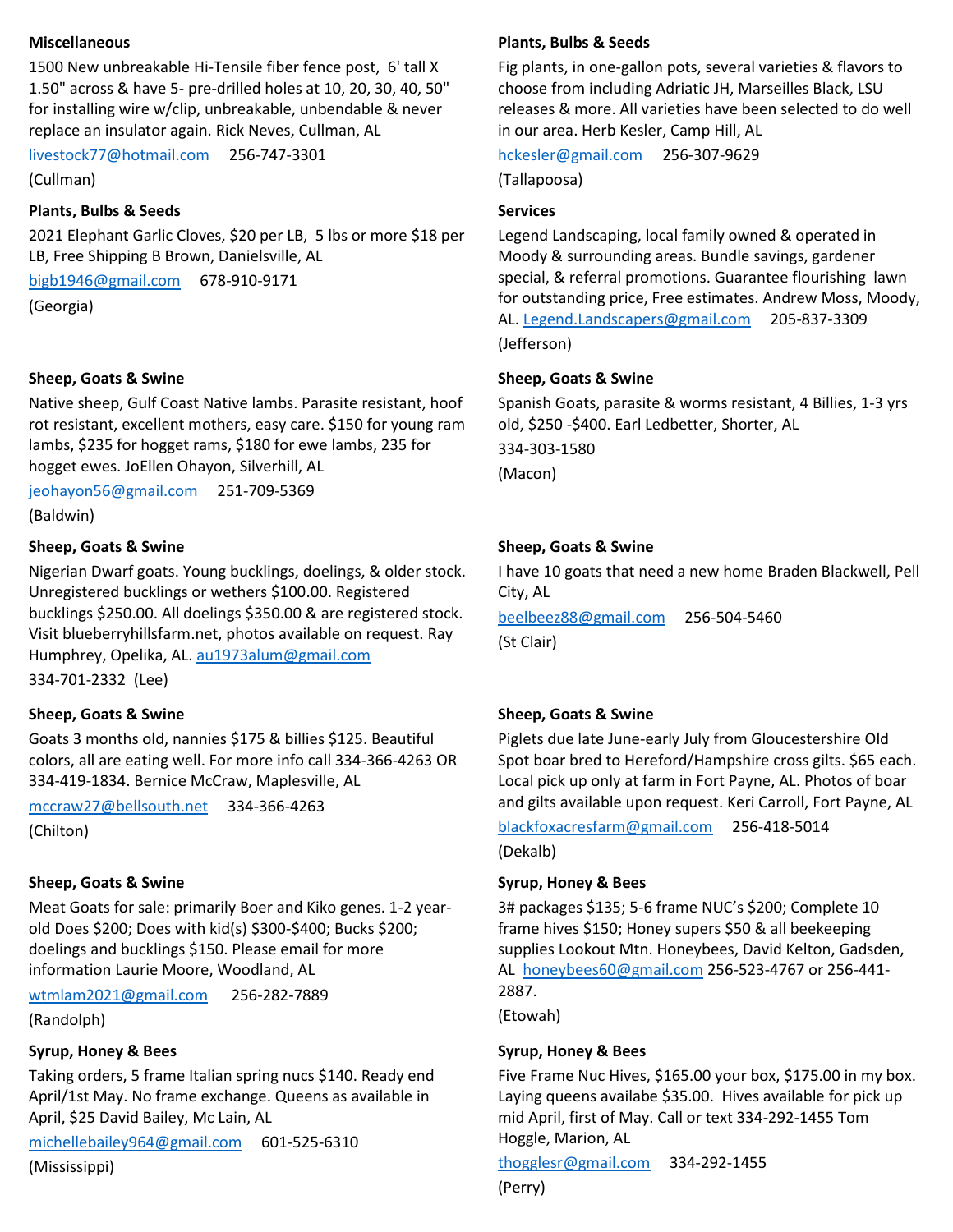### **Syrup, Honey & Bees**

Complete 8 or 10 frame hives, with bees, laying queen, eggs, larvae; with deep super, inner cover & lid, double screened bottom with lime board. (10 frame hive has 9 frames.) \$225. Ted Sexton, Ohatchee, AL

[tedsexton@bellsouth.net](mailto:tedsexton@bellsouth.net) 256-283-2965

(Calhoun)

# **Trucks & Trailers**

1978 Chevrolet C65, 366 cubic in engine w/5-speed transmission, 2 speed axle, 20' flatbed dump w/metal sides, airbrakes & live tandem axle that operates w/a vacuum, \$10,900; Trail Master 24' Gooseneck trailer w/dovetail & ramps, double tandem with 20,000 Dennis Acker, Piedmont, AL. 256-447-8344 (Cherokee)

### **Trucks & Trailers**

2019 Circle W 24ft cattle trailer, extra wide, lifetime floor, steel top, storage compartment, side escape, 1 slide/swing cut gate, 1 swing cut gate, spare, \$15,000 Phillip Burgett, Boaz, AL

[pburgett@awwsb.org](mailto:pburgett@awwsb.org) 256-310-3593

(Marshall)

# **Wanted**

Looking for a center axle housing that fits a John Deere 40, 420W or 430W tractor in good condition. John Deere part number is M4006T. Johnnie West, Linden, AL

[johnniewestjr@gmail.com](mailto:johnniewestjr@gmail.com) 334-654-4436 (Marengo)

### **Wanted**

Tractor work in West Jefferson County. Bushhog and disc food flow. Mike Baker, Birmingham, AL

[mbaker@dentmoses.com](mailto:mbaker@dentmoses.com) 205-380-1895 (Jefferson)

### **Wanted**

Spare Tire Rim prefer Aluminum 10 lug 2006 Ford 550 Dual Douglas Fuller, Lanett, AL

[amelia35@knology.ne](mailto:amelia35@knology.ne) t 706-773-3534 (Chambers)

### **Wanted**

Want to lease dove field (planted) or land for field within one hour of Birmingham. Also interested in hunts. Mike Baker, Birmingham, AL

[mbaker@dentmoses.com](mailto:mbaker@dentmoses.com) 205-380-1895 (Jefferson)

# **Trucks & Trailers**

Looking for a couple rear unloading silage wagons. Tim Tucker, Uriah, AL

[tuckfarm@frontiernet.net](mailto:tuckfarm@frontiernet.net) 251-282-6286 (Monroe)

### **Trucks & Trailers**

1989 Ford F-700 with 400 engine, 5 speed transmission with 2 speed axle, 160,000 miles, 17' flatbed dump with 4' wooden sides & tandem axle \$8,800; 2006 Ford F-650, diesel engine, auto transmission, steel rollback bed, \$42,900. Dennis Acker, Piedmont, AL 256-447-8344 (Cherokee)

### **Wanted**

Wanted: ostriches and emus. Dwight Norris, Blountsville, AL [DwightNorris@gmail.com](mailto:DwightNorris@gmail.com) 205-363-2949 (Blount)

# **Wanted**

Looking for antique canning fruit jars. Blue, yellow, or red from 1800s - early 1900s. Medicine bottles & whiskey flasks Rick Orlanski, Terry, AL

[oldstuff77777772016@gmail.com](mailto:oldstuff77777772016@gmail.com) 601-882-7389 (Mississippi)

### **Wanted**

Looking for antique barns & houses to be torn down for lumber. Prefer 100+ year old structures. Cash paid based on condition & age. Larry Willis, Vincent, AL

[lcwillis@centurytel.net](mailto:lcwillis@centurytel.net) 205-504-7947 (St Clair)

### **Wanted**

Allis Chalmers D15, Series II, WF,PS, Snap Coupler hitch with 3 point adapter Larry Jordan, Gainsville, AL

[larry\\_joy@bellsouth.ne](mailto:larry_joy@bellsouth.ne) t 352-332-7707 (Florida)

### **Wanted**

Want Old Timey Alabama Blue Hogs, are solid gray in color and have a smaller frame. \$100 reward for help in finding some in Alabama. Freddie Brinson, Millen, AL

[fabrinson@gmail.com](mailto:fabrinson@gmail.com) 478-982-5473 (Georgia)